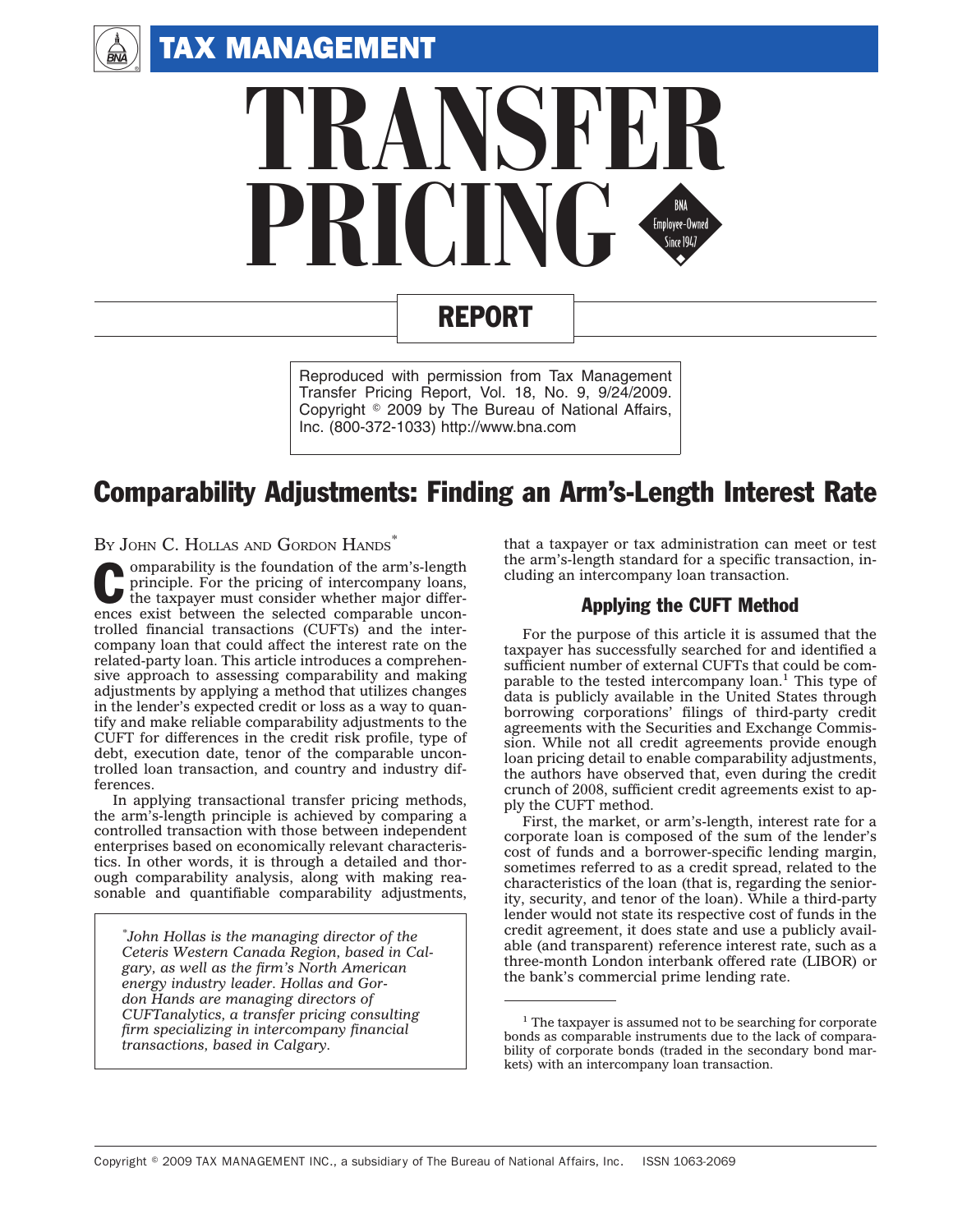#### Exhibit: Pricing Grid Information from Sample Credit Agreement filed with the SEC

''Applicable rate'' means from time to time, the following percentages per annum, based upon the Funded Debt to EBITDA Ratio (the financial covenant) as set forth in the most recent compliance certificate received by the agent pursuant to Section 6.2(b).

Applicable Rate

| Pricing<br>Level | Funded Debt to<br>EBITDA                                                    | Commitment<br>Fee | Eurodollar Rate<br>Margin<br>or Standby<br>Letters of Credit | Base Rate<br>Margin |
|------------------|-----------------------------------------------------------------------------|-------------------|--------------------------------------------------------------|---------------------|
|                  | 1 Greater than 2.50:1.00                                                    | 0.50%             | 2.75%                                                        | 1.75%               |
|                  | 2 Less than or equal to 2.50:1.00 but greater than or equal to<br>2.00:1.00 | 0.45%             | 2.50%                                                        | 1.50%               |
|                  | 3 Less than 2.00:1.00 but greater than or equal to 1.50:1.00                | 0.40%             | 2.25%                                                        | 1.25%               |
|                  | 4 Less than 1.50:1.00 but greater than or equal to 1.00:1.00                | 0.35%             | 1.75%                                                        | 0.75%               |
|                  | 5 Less than 1,00:1,00                                                       | 0.30%             | 1.50%                                                        | 0.50%               |

In arm's-length pricing of corporate loans, the borrower-specific lending margin would be added to the appropriate reference rate to obtain the borrower's market interest rate.

Broadly speaking, two main categories of comparability adjustments apply to the interest rate on loans:

 $\blacksquare$  those applicable to the reference interest rate; and

 $\blacksquare$  those applicable to the lending margin or credit spread.

With respect to the reference interest rate, the comparability adjustment is to select, and substitute, the most appropriate reference rate, based on the currency and tenor of the loan, as the risk-free (or default-free) interest rate to which the lending margin (credit spread) is added. For example, if the intercompany loan transaction is denominated in Canadian dollars within the Canadian financial and debt markets and has a term commitment of five years, then the most appropriate reference rate would be the risk-free rate of interest for five-year money in Canadian dollars—in this case, the Canada government five-year bond yield (or five-year swap rate) at the execution date of the intercompany loan transaction. Therefore, even though the comparable credit agreement has a U.S. dollar-based reference rate, the substitution of a Canadian dollar-based reference rate has adjusted the reference interest rate for the differences in the currency—and the countryspecific debt markets.

For the selected CUFTs, the lending margin is provided explicitly in the credit agreement. In some cases the credit agreement will have a pricing grid that indicates the different pricing levels or lending margins that are negotiated and agreed on by both lender and borrower. The pricing grid provides the lending margin (which is added to the appropriate reference rate) that corresponds to the borrower's credit risk profile (either expressed as an external credit rating or based on a financial ratio). The pricing grid, as in the exhibit above, shows that the parties have agreed to transact at different pricing levels if the borrower's credit risk profile changes throughout the tenor of the credit agreement. This point is elaborated below in the discussion on making adjustments for differences in the credit risk profile.

Specifically, the lending margin (shown above as Eurodollar Rate Margin) is the sum of the following components:

 $\blacksquare$  a return on the credit risk being assumed by the lender in the loan transaction;

a recovery of a portion of the lender's loan administration costs (referred to as the lender's non-interest expenses, or NIE) that is set by the lender as a percentage of average risk-rated assets; and

 $\blacksquare$  a profit element expressed as a percentage of the loan amount.<sup>2</sup>

While there may be differences in the operating cost structures and profit expectations of lenders in different, or even the same, market, it is assumed for purposes of this article that these differences are not significant, and accordingly no adjustments would be required to the lending margin component of the interest rate. Therefore, all of the comparability adjustments to the lending margin are due to differences in the credit risk profile of the borrower that is specific to the loan transaction (that is, the return to the lender for assuming the credit risk specific to that borrower and to the contractual terms of the loan transaction).

In general, a lender would evaluate the credit risk profile of a borrower based on the level of expected loss (EL) for a specific loan instrument or transaction. Basically, EL, if expressed in currency terms, is the amount of the loan loss provision that the bank would make in its financial statements for this type of credit exposure to a borrower. If expressed in percentage terms, EL is equal to the product of the following: the probability of default (PD) associated with the creditworthiness of the issuer (that is, the borrower), and the percentage of the credit exposure (in this case the outstanding amount of the loan) that would result in a loss in the event of default of the specific loan instrument (referred to as loss given default, or simply LGD). This is expressed in the following equation:

 $EL(\%) = PD(\%) \times LGD(\%)$ 

where

 $2$  The profit element is also a return on economic (or regulatory) capital that a lender would put aside to cover unexpected loss.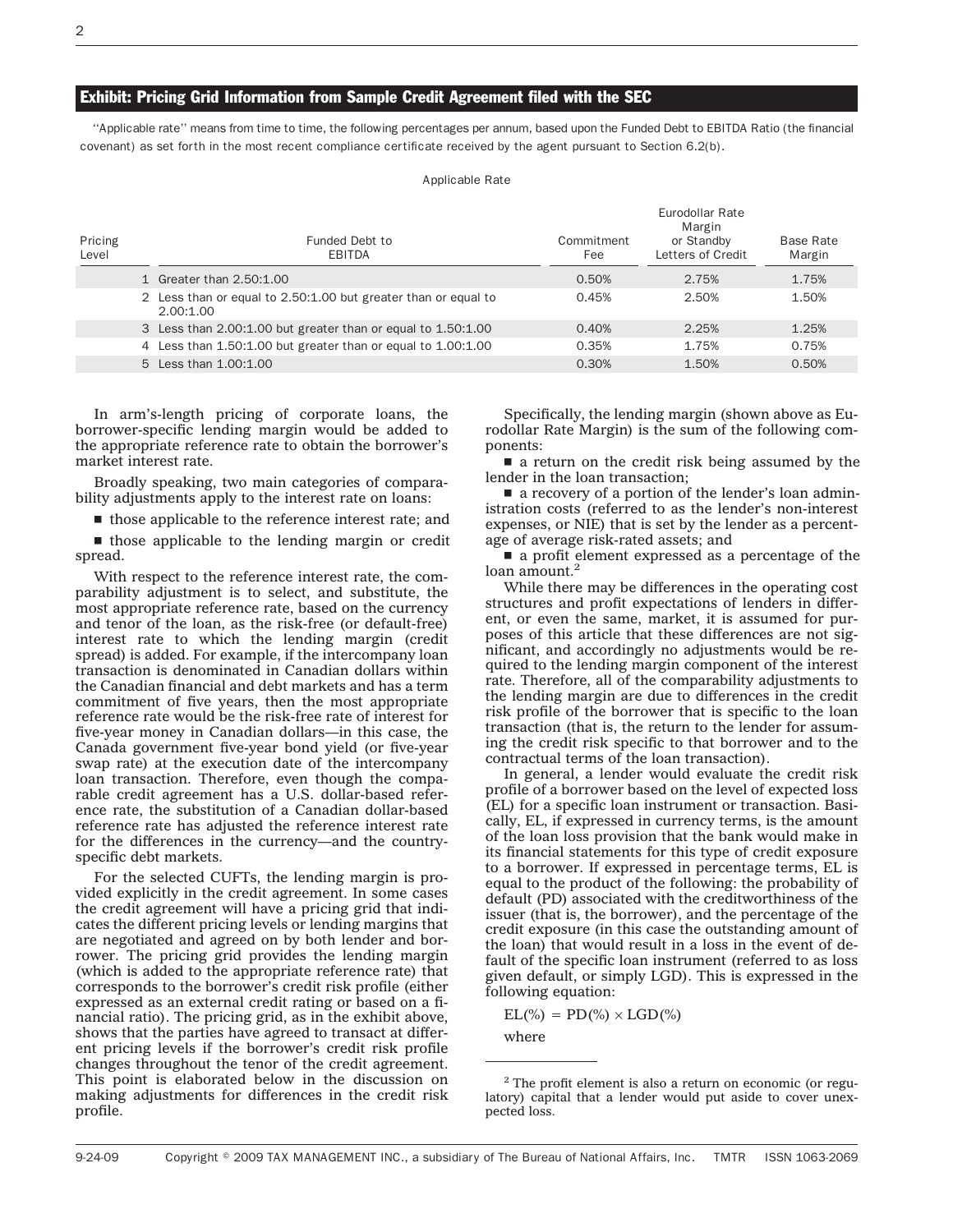PD is defined as the probability of default (%) of the borrower over some time frame (for example, one year)

and

LGD is defined as the proportion (%) of aggregate credit exposure to the borrower (in this case, the loan amount) that would be unrecoverable by the lender in the event of default by the borrower (that is, equivalent to  $1 -$  recovery rate  $(\%)$ .

As default rates and recovery rates are available on most, if not all, of the companies that have filed credit agreements with the SEC, reliable and quantifiable adjustments can be made based on the changes in the credit risk profile (that is, the changes in expected loss or EL).

For the U.S.-based data credit agreements, however, there are likely to be major differences from the tested borrower's intercompany loan that will require adjustments to the comparables' lending margin. In most cases, these major differences consist of the following:

 $\blacksquare$  the risk factors, which are mainly related to the borrower's credit risk profile (which is adjusted before making all other comparability adjustments);

 $\blacksquare$  the functional differences, which are related to the relationship of the borrowing entity with the lender;

 $\blacksquare$  the economic circumstances or conditions,<sup>3</sup> which consist of the execution date differences (for differences in the stage of the credit cycle) and countryrelated and industry-related macroeconomic risk differences;<sup>4</sup>

 $\blacksquare$  the characteristics of the loan,<sup>5</sup> which consist of 1) the type of debt or asset-class (subordination-based or security-based differences) and 2) the tenor (differences in the term commitment provided by the lender in the credit agreement).

# Credit Risk Profile

One of the most important comparability factors arises where there is a difference in the credit risk being assumed by the lender in the uncontrolled loan transaction (referred to as the credit risk profile, which is the level of expected loss that can be mapped to an equivalent credit rating category) as compared with the credit risk assumed by the related-party lender in the controlled transaction.

In an arm's-length framework, third-party lenders would assign ratings, either internally derived by the lender or based on an external credit rating issued by a credit rating agency, to reflect the level of credit risk for a particular borrower (an issuer rating) and for the loan transaction (an issue rating). Because a tested instrument, and even the tested borrower, may not have an external credit rating, the practice is to estimate the

borrower's credit risk by determining an implied or synthetic credit rating. There are third-party software and scorecards or other quantitative or qualitative solutions for estimating the stand-alone credit rating of a private company. This analysis still requires some further evaluation of whether any notching of the implied credit rating of the related-party borrower is required for the market's or third-party lender's perception of the creditworthiness of the borrower due to its association with the parent entity or group. There also may be a need to adjust for the subordination-based differences in the loan transaction that could affect the implied credit rating of the intercompany loan instrument.

Arguably the most important step in determining an arm's-length interest rate is the assessment of the borrower's credit risk profile. While it is intuitive to think of the agency credit rating assigned to the CUFT borrower and its loan instrument as being the proxy for the credit risk profile, this is not always the case.

In brief, credit ratings that are issued by the credit rating agencies such as Moody's Investor Services, Standard and Poor's, and Fitch, represent an ordinal ranking system, at a given period in time, based on the level of expected loss that a lender would, on average, experience for each specific category of credit risk. These external credit ratings are, in essence, a mapping of the level of expected loss for a specific borrower's debt instrument to a specific credit rating category. Generally the credit rating system is a relative comparison of one credit rating to another, with an A-rated borrower being a relatively higher-quality credit risk than a B-rated borrower.

From a transfer pricing perspective it is important to understand that the external agency credit ratings are not likely to change as frequently as the market's perceived credit risk profile of a borrower. The published credit ratings are intended to reflect the credit risk of the issuer or issue through the entire credit cycle and are not necessarily representative of the borrower's credit risk profile at any given point in time in the credit cycle. On the other hand, an independent lender such as a financial institution would consider the borrower's credit risk profile based on its own internal assessment of credit risk at or just before the execution date of a specific loan transaction with the borrower.

If the external credit rating issued by the credit rating agency is not a sufficient indicator of the borrower's current credit risk profile, how is that credit risk profile to be determined?

First it is necessary to revisit the concept of EL. Using the framework published by the Bank for International Settlements  $(BIS)^6$  on developing an internal ratings-based (IRB) approach to pricing credit risk, the EL on a loan is a function of the PD of the borrower (referred to as the default rate), the amount of the loan that would not be recoverable in the event of a default by the borrower (loss given default, or LGD), and the amount of the loan or credit exposure outstanding at the time of default (EAD). Therefore, the level of the EL, rather than an agency rating, is a more appropriate proxy for the credit risk profile of the borrower.

To make a reasonably meaningful comparability adjustment for the difference in the credit risk profile re-

<sup>&</sup>lt;sup>3</sup> In addition, there may be differences in business strategies, but these are not addressed in this article.<br><sup>4</sup> As the publicly available data is from U.S. borrowers, the

lending margin may need to be adjusted if there is a major difference in the credit risk (that is, EL) if the comparable borrower was located in another country or region. Also, there may be a difference in credit risk for comparable borrowers

that are in different industries. <sup>5</sup> The contractual terms also define the characteristics of the loan. Only the major differences that affect the lending margin are addressed.

<sup>&</sup>lt;sup>6</sup> "The Internal Ratings-Based Approach" (supporting document to the New Basel Capital Accord), Basel Committee on Banking Supervision, issued 5/31/01.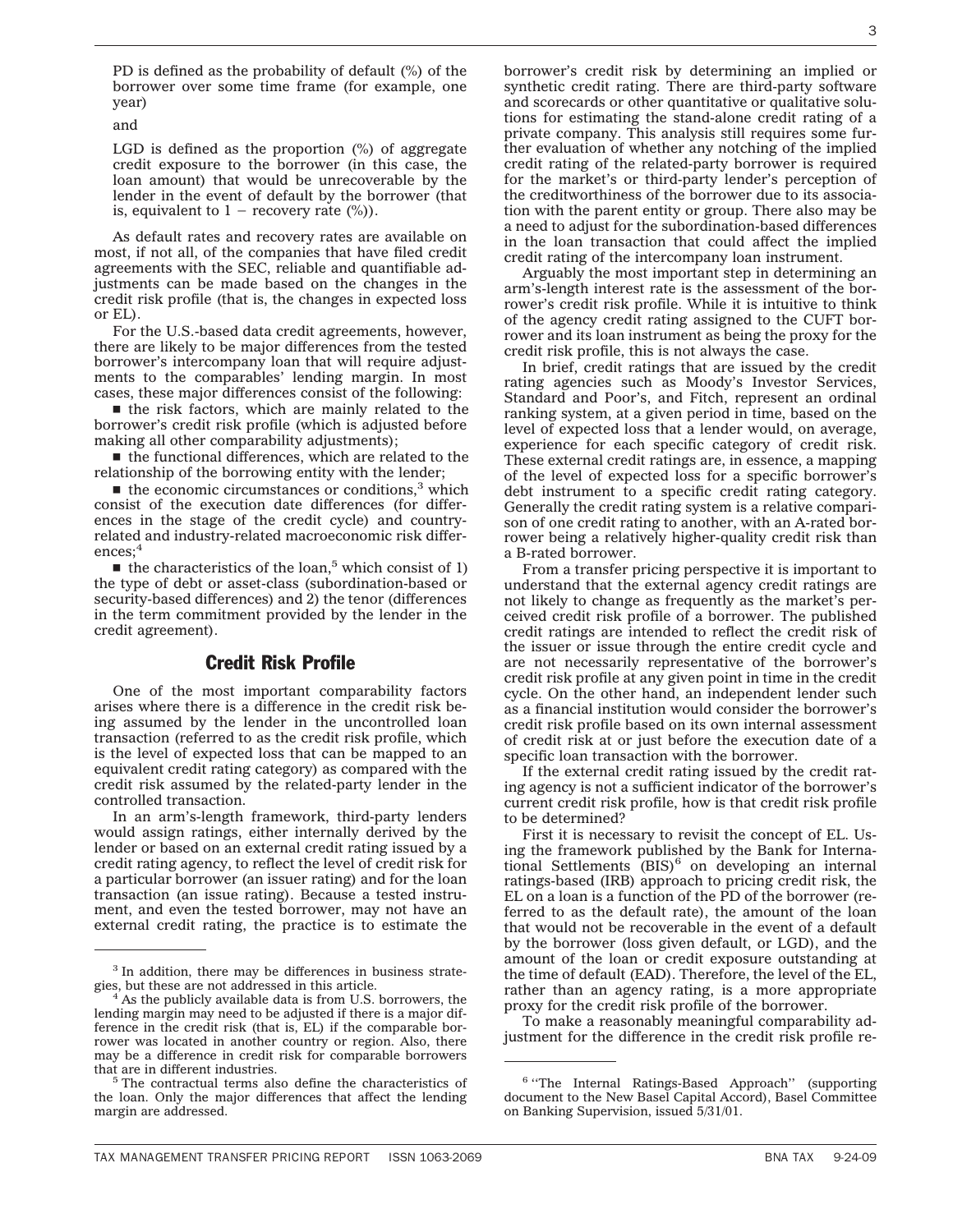quires available and reliable data. One approach is to consider the level of a financial ratio that a lender would consider in pricing a loan. Within the credit agreements filed with the SEC, data is available on the levels of loan pricing to the same borrower by the same lender based on the level of its financial ratio, usually a leverage-based ratio. (See the exhibit for an example of a pricing grid.) In other words, a change in the level of the debt-to-cash-flow ratio (D/CF) is the critical factor in the lender's perception of a change in the credit risk profile of the borrower.

Consequently, the first stop to making a meaningful credit risk profile adjustment is to select the lending margin, as stated in the credit agreement, that the lender would provide to the comparable borrower if it had the same D/CF as the tested-party borrower. This step on its own does not adjust the borrower's credit risk profile. It does, however, necessitate a second step, which is to make changes to the financial statements of the comparable borrower to this assumed level of D/CF and determine the revised credit risk profile for the comparable borrower and comparable loan transaction. Based on these adjusted financial statements, the default rates and LGD can be obtained by using a credit estimation model (for example, Moody's KMV Risk-Calc). Once the credit risk profile of the CUFT borrower has been adjusted to be comparable to that of the tested borrower, other comparability adjustments, as outlined below, can be made based on this comparable credit risk profile.

# Functional Differences

A functional difference also exists in that the relatedparty lender is not in the business of lending money and as such has not established any infrastructure to originate, evaluate, and administer a portfolio of loan assets. Arguably, it would not have the same level of profit expectation from its intercompany lending activity as a financial institution in the business of lending money. In most cases some of the functions that are performed by the third-party lenders related to the comparable loan transactions could be performed by the treasury group within the multinational (and are, in many cases, dealt with as a separate intragroup services charge). As a portion of the lending margin is the lender's allocation for recovery of its non-interest expenses and an expectation of a certain level of profit, this is a difference that needs to be considered.

While an adjustment to the lending margin of the CUFT loan should be made to reflect this difference in the lender's cost structure and in its expectations regarding a profit margin, it is difficult to quantify reliably the amount of the functional adjustment. Subjectively, the direction of the adjustment would be to decrease the lending margin and therefore the interest rate of the comparables.

# Economic Conditions or Circumstances

Three major differences in economic conditions or circumstances could affect the interest rate.

First, there could be a difference in the stage of the credit cycle from the date on which the CUFT occurred or was executed and the market conditions existing at the time the intercompany loan transaction was executed. If there is a difference in the stage of the credit cycle, then the market's perception of credit risk, and in

particular the default rates, will be shifting even if there is no change in the published agency credit rating of the CUFT borrower or the CUFT loan transaction.

Second, there could be differences in the default rates due to current macroeconomic conditions in general or in the industry in which the borrower is operating.7

Third, there could be a difference in the currency in which the loan is denominated. According to the interest rate parity theorem, there is a relationship between two countries' currency exchange rates and their respective risk-free interest rates. Therefore, there will be a difference in the interest rates depending on the currency of the loan.

#### **Execution date adjustment**

If the comparable loan transaction was executed in a different time period—or, more specifically, a different stage in the credit cycle—than the tested transaction, there may be differences in loan pricing.<sup>8</sup> Lenders will adjust loan pricing if the debt or credit market is in a credit contraction stage compared to a credit expansion stage. The difference in the lending margin from one time period to another can be measured by considering the change in the level of expected loss for a specific comparable borrower's loan instrument from its execution date to the execution date of the tested instrument. One source of available data to make this adjustment is the credit cycle adjustment developed by Moody's KMV, which is based on signals in the equity market regarding the perceived change in credit risk of public companies. This data provides the change in the level of expected loss of a comparable borrower from the execution date of the comparable loan to the execution date of the tested loan. This change in EL is the adjustment for difference in the execution date of the CUFT borrower's loan.

# **Industry-specific, country-specific default risk adjustment**

If the comparable borrower is in a different industry or a country or region that has a significantly different

 $7$  This is somewhat subjective for a large multinational company that operates on a global basis but could be specific for the related-party borrower, which probably operates in a specific geography. <sup>8</sup> As PD-based credit measures are affected not only by the

financials of a company but also by the general state of the credit cycle in a particular economy, the adjustment for the different time periods of the loan transactions must capture this effect.

One approach to making an adjustment to the credit risk profile for the difference in the credit cycle uses the distanceto-default calculation from Moody's KMV public firm model. This measure is specifically designed to be a forward-looking indicator of default risk. It extracts signals of default risk from the stock market performance of individual publicly traded firms as data is available for a large universe of industries and has been extensively validated. If the distance-to-default calculation for public firms, in a specific industry and geography, indicates a level of risk above the historical average for that industry, the private firms' default rates or expected default frequency (EDF values) in that industry are adjusted upward by some factor. Conversely, if the level of risk is below the historical average, the private firms' EDF values are adjusted downward. When the credit cycle adjustment factor is neutral, no adjustment is required.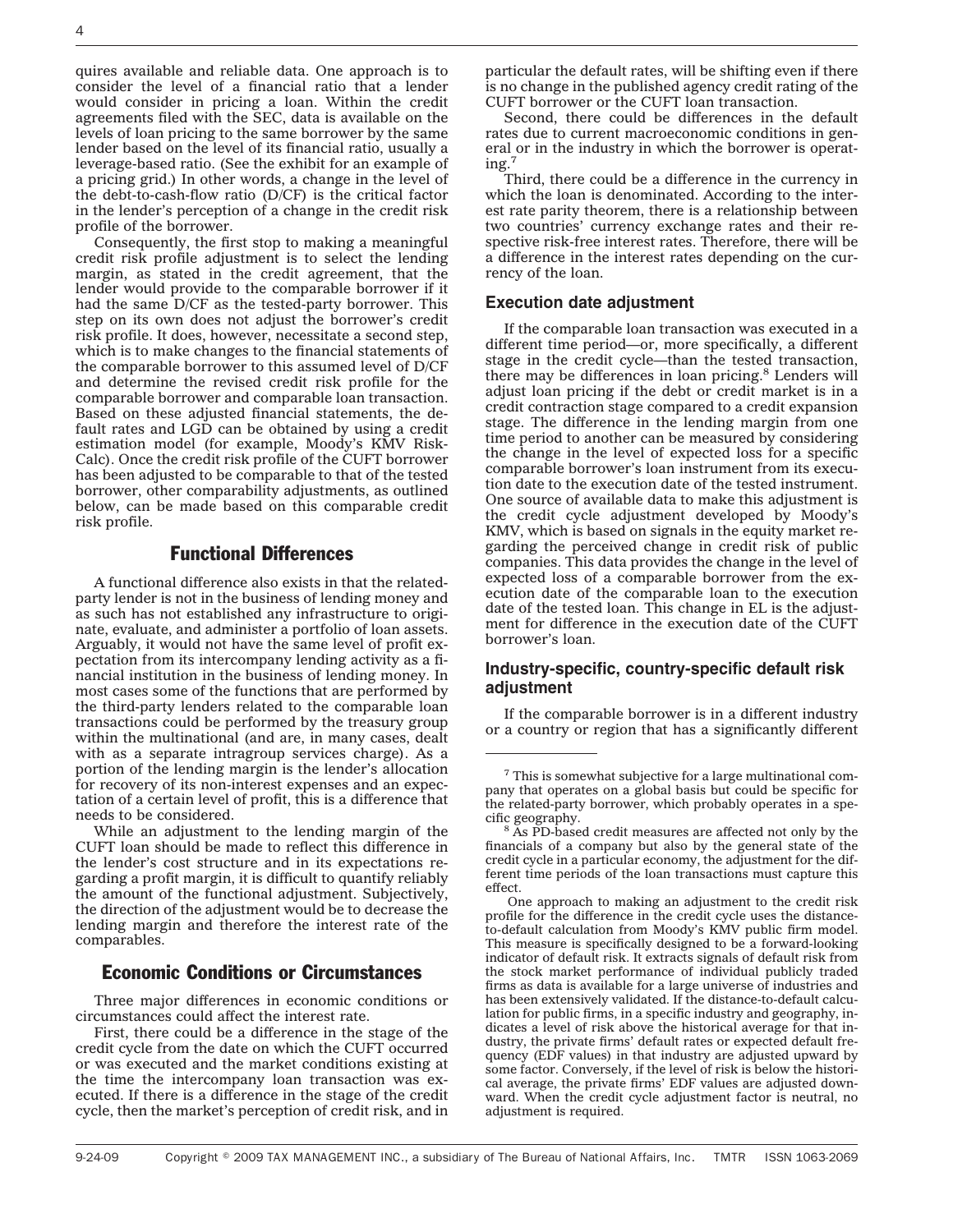risk profile from that of the related-party borrower, this may have an impact on the interest rate. Default rates can vary significantly across industries as well as countries and regions. If there is a higher industry- or country-specific default rate for the CUFT borrower compared to that of the related-party borrower, there would be an increase in credit risk profile and therefore an increase in the expected loss for that loan. As stated elsewhere in this article, the EL that the lender would determine for assuming the credit risk associated with the borrower and the debt instrument is a component of the interest rate, specifically the lending margin. Any change in the EL from one industry or country to another for borrowers that have similar credit risk profiles would be the quantification of an industry- or countryspecific adjustment.

### **Currency-related adjustment**

As stated above, the currency-related adjustment applies to the reference interest rate, not the lending margin. By selecting, and substituting, the most appropriate risk-free reference rate based on the currency of the loan, the reference rate has been adjusted.

# Loan Instrument Characteristics

For an intercompany loan, in addition to the factors discussed above, the comparability of the loan characteristics would need to be closely examined and adjustments made to obtain a high degree of comparability to apply the CUFT method. These characteristics may consist of the loan's:

- $\blacksquare$  purpose;
- $\blacksquare$  size;
- **p** repayment option;
- seniority;
- $\blacksquare$  security; and
- $\blacksquare$  tenor or maturity.

For some characteristics, such as purpose, size, and repayment options, insufficient data exists to make a reliable comparability adjustment—or in some cases, there is no market evidence that these characteristics would have a significant impact on the level of the interest rate.9 Therefore, these loan characteristics are critical screening and selection criteria.

#### **Subordination-based adjustments**

One of the major differences between an intercompany and a third-party loan relates to the priority of the debt instrument in the capital structure, which leads to subordination-based differences. At any given point in time, the lending margin provided by a lender for a senior secured loan advanced to a particular borrower likely would be lower than the margin the same lender would give on a subordinated loan to the same borrower. Why? The type of debt does not affect the PD of the borrower; it is constant. But the recovery rate is different by type of debt. Therefore, subordination-based adjustments are based on differences in LGD (or  $1 -$  recovery rate) for different types of debt. <sup>10</sup>

Academic and industry research demonstrates that different recovery rates are experienced for different types of debt instruments, as the position the debt has in the corporation's capital structure will result in more or less of the debt being recoverable in the event of default. Subordination-based adjustments are derived from extensive research conducted on recovery rates for various types of debt and the priority of claims over assets that different debt instruments have in the firm's capital structure. It is interesting to note, as shown by  $M$ oody's research,<sup>11</sup> that statistical evidence indicates recovery is higher for bank loans than for corporate bonds. As expected, the recovery rate is higher for debt that is ranked higher in the priority of claims in the borrower's capital structure.<sup>12</sup>

The method for subordination-based adjustments follows from research that concludes that the LGD will be higher for different security classes or asset classes of debt, which would imply that these types of debt instruments are, in the lender's perspective, riskier than others with lower LGD for the same corporate borrower. Therefore, the adjustment for a subordinationbased difference is a change in the LGD and its impact on the change in EL (expressed as a percentage), which is the incremental change in the lending margin that the lender would require for the difference in subordination.

#### **Tenor-based adjustment**

Another major difference in the loan characteristics is the tenor or term commitment given by the lender in the loan instrument. For example, a five-year loan or commitment would be priced higher than a one-year loan or commitment.<sup>13</sup> In general, loan interest rates will be higher for loans with longer tenor. The lender, by providing a committed period, assumes the cumulative probability of default over the term or commitment period of the loan which, in theory, increases the credit risk and therefore the interest rate. For the comparable loan transactions that have a different tenor or commitment period from the tested loan, this major difference needs to be quantified and a reliable adjustment made.

One of the most common methods for making a term adjustment is to look at the average yield spread difference on corporate bonds of the same credit rating with corresponding terms. For example, if the tested loan instrument has a term of five years and the CUFT loan is for a one-year tenor, as long as both the tested and com-

<sup>&</sup>lt;sup>9</sup> However, the size of the loan is highly correlated to the size of the borrower, which is taken into account for the determination of the estimated default rate.<br> $10$  When corporate bonds are used as comparable debt in-

struments there are some serious concerns as to whether or

not this type of debt instrument meets the comparability standard to be considered a reliable CUFT for an intercompany loan. One of the main differences, among others, is subordination-based. <sup>11</sup> Moody's Ultimate Recovery Database—Special Com-

ment, April 2007.<br><sup>12</sup> From Moody's URD, which consists of default data on

about 3,500 bonds and loans since 1987 for more than 700 U.S. non-financial corporate default events (with total debt at time of defaults of over US\$50 million), the mean recovery rate for bank loans is 82 percent (median 100 percent) but senior secured bonds have only a 65 percent average recovery rate (me-

 $13$  This is not the same as an adjustment from a variable, or floating, interest rate to a fixed interest rate. In that case, the adjustment can be priced by applying the adjusted lending margin to a reference rate that is appropriate for the term or alternatively looking at the floating-fixed interest rate swap rates.